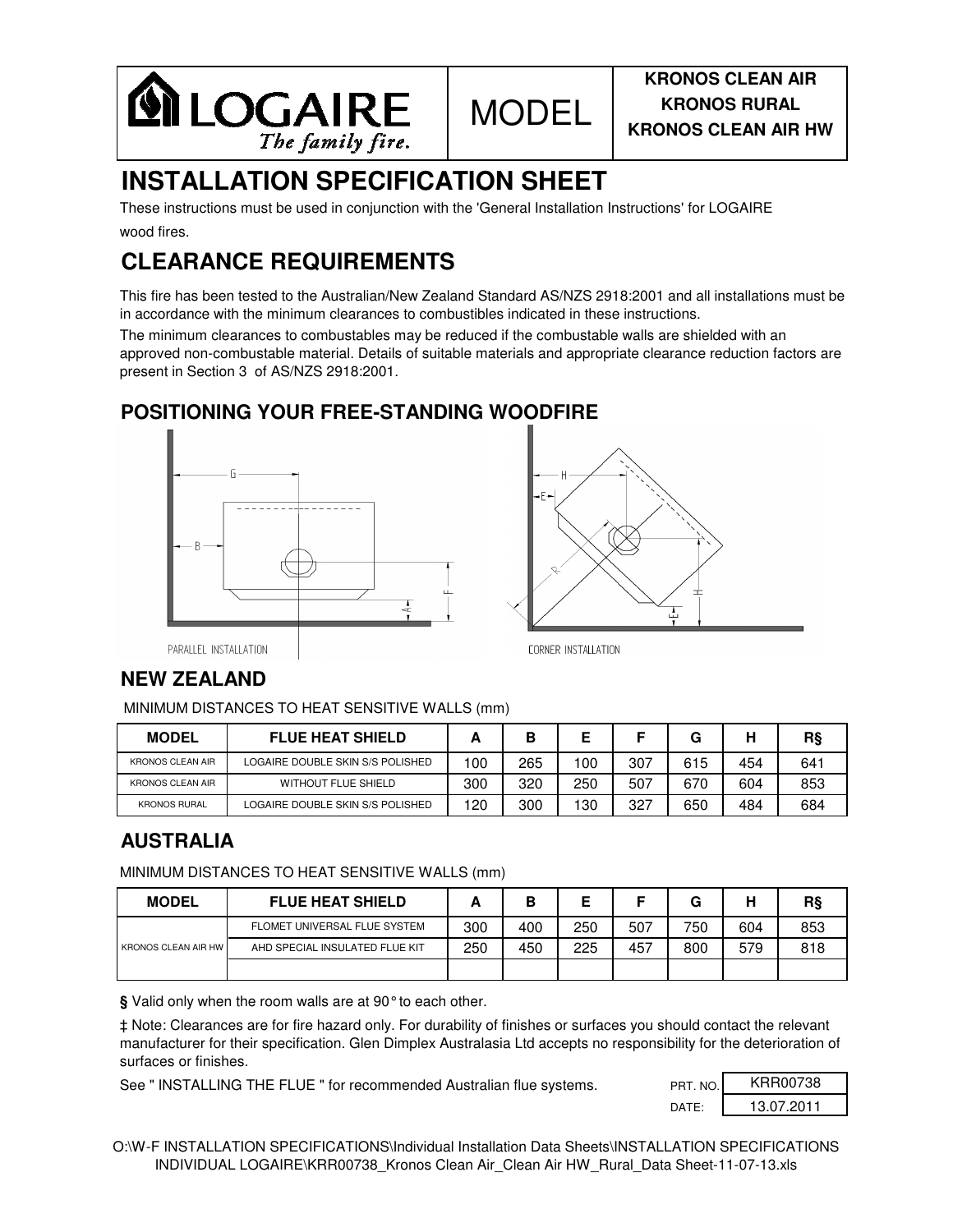## **PARALLEL INSTALLATION FLOOR PROTECTOR (Hearth) REQUIREMENTS**

MINIMUM FLOOR PROTECTOR DIMENSIONS IN mm



# DIMENSIONS IN THE TABLE ARE VALID ONLY WHEN THE FIRE IS EXACTLEY AT ITS MINIMUM ALLOWABLE WALL CLEARANCE.

#### **NEW ZEALAND**

| <b>MODEL</b>            | <b>Flue</b><br><b>Shield</b> | Floor<br>Protector<br>height | A#   | C#  |     | F   |     | u   | K#  | P <sub>2</sub> | D?  | W   | <b>Floor Protector</b><br>Type Ø |
|-------------------------|------------------------------|------------------------------|------|-----|-----|-----|-----|-----|-----|----------------|-----|-----|----------------------------------|
| <b>KRONOS CLEAN AIR</b> | $\star$                      |                              | 00 ا | 300 | 100 | 307 | 600 | 900 | 943 | 543            | 207 | 700 | ASH                              |
| <b>KRONOS CLEAN AIR</b> | $***$                        |                              | 300  | 300 | 100 | 507 | 600 | 900 | 143 | 543            | 207 | 700 | <b>ASH</b>                       |
| <b>KRONOS RURAL</b>     | $\star$                      |                              | 120  | 300 | 100 | 327 | 600 | 900 | 963 | 543            | 207 | 700 | <b>ASH</b>                       |
|                         |                              |                              |      |     |     |     |     |     |     |                |     |     |                                  |

Logaire double skin S/S polished 1200 mm shield

Without flue shield

## **AUSTRALIA -** ALL WITH FLUE HEATSHIELD

| <b>MODEL</b>        | <b>Flue</b><br><b>Shield</b> | Floor<br>Protector<br>height | A#  | C#  | D   | F   |     | υ   | K#   | P <sub>2</sub> | P <sub>3</sub> | W   | <b>Floor Protector</b><br>Type Ø |
|---------------------|------------------------------|------------------------------|-----|-----|-----|-----|-----|-----|------|----------------|----------------|-----|----------------------------------|
|                     | $\star$                      |                              | 300 | 300 | 100 | 507 | 600 | 900 | 143  | 543            | 207            | 700 | <b>ASH</b>                       |
| <b>KRONOS CLEAN</b> | $***$                        |                              | 250 | 300 | 100 | 457 | 600 | 900 | 1093 | 543            | 207            | 700 | <b>ASH</b>                       |
| AIR HW              |                              |                              |     |     |     |     |     |     |      |                |                |     |                                  |
|                     |                              |                              |     |     |     |     |     |     |      |                |                |     |                                  |

FLOMET UNIVERSAL FLUE SYSTEM

AHD SPECIAL INSULATED FLUE KIT

Ø for minimum constructional requirements see general installation instructions.

**#** Valid only when the fire is exactly at its minimum allowable wall clearance.

NOTE: Where a fan is being fitted, you may prefer to increase the 'A' dimension to 100 mm to provide easier access for servicing. If so, the amount you add to 'A' to bring it to 100 mm must also be added to the 'C' and 'S' dimensions.

O:\W-F INSTALLATION SPECIFICATIONS\Individual Installation Data Sheets\INSTALLATION SPECIFICATIONS INDIVIDUAL LOGAIRE\KRR00738\_Kronos Clean Air\_Clean Air HW\_Rural\_Data Sheet-11-07-13.xls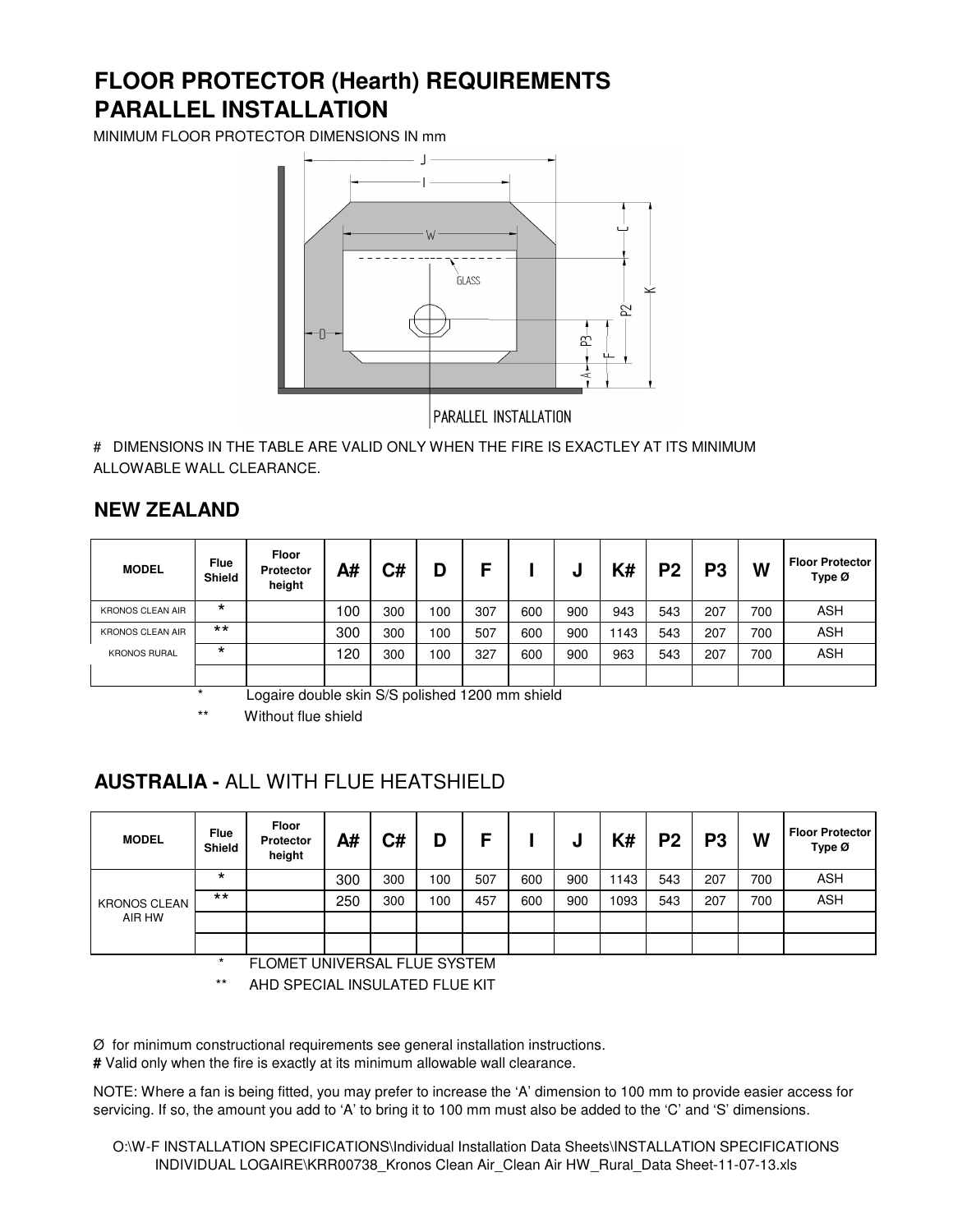## **FLOOR PROTECTORS (Hearth) REQUIREMENTS CORNER INSTALLATION**

MINIMUM FLOOR PROTECTOR DIMENSIONS IN mm



# DIMENSIONS IN THE TABLE ARE VALID ONLY WHEN THE FIRE IS EXACTLEY AT ITS MINIMUM ALLOWABLE WALL CLEARANCE.

## **NEW ZEALAND**

| <b>MODEL</b>            | <b>Flue</b><br><b>Shield</b>                               | <b>Floor Protector Distance</b><br>above Floor | C   | Е   | H#  | L#   | <b>M#</b> | N   | R#  | <b>FLOOR</b><br><b>PROTECTOR TYPE</b> |  |
|-------------------------|------------------------------------------------------------|------------------------------------------------|-----|-----|-----|------|-----------|-----|-----|---------------------------------------|--|
| <b>KRONOS CLEAN AIR</b> | $\star$                                                    |                                                | 300 | 100 | 454 | 1277 | 115       | 636 | 641 | ASH                                   |  |
| <b>KRONOS CLEAN AIR</b> | $***$                                                      |                                                | 300 | 250 | 604 | 1489 | 1265      | 636 | 853 | <b>ASH</b>                            |  |
| <b>KRONOS RURAL</b>     | $\star$                                                    |                                                | 300 | 130 | 484 | 1320 | 145       | 636 | 684 | <b>ASH</b>                            |  |
|                         |                                                            |                                                |     |     |     |      |           |     |     |                                       |  |
|                         | Logaire double skin S/S polished 1200 mm shield<br>$\star$ |                                                |     |     |     |      |           |     |     |                                       |  |

\*\* Without flue shield

## **AUSTRALIA**

| <b>MODEL</b>        | <b>Flue</b><br><b>Shield</b> | <b>Floor Protector Distance</b><br>above Floor | C   | Е   | H#  | L#   | M#   | N   | R#  | <b>FLOOR</b><br><b>PROTECTOR TYPE</b> |
|---------------------|------------------------------|------------------------------------------------|-----|-----|-----|------|------|-----|-----|---------------------------------------|
| <b>KRONOS CLEAN</b> | $\star$                      |                                                | 300 | 250 | 604 | 1489 | 1265 | 636 | 853 | <b>ASH</b>                            |
|                     | $***$                        |                                                | 300 | 225 | 579 | 1454 | 1240 | 636 | 818 | <b>ASH</b>                            |
| AIR HW              |                              |                                                |     |     |     |      |      |     |     |                                       |
|                     |                              |                                                |     |     |     |      |      |     |     |                                       |
|                     |                              | FLOMET UNIVERSAL FULLE OVSTEM                  |     |     |     |      |      |     |     |                                       |

FLOMET UNIVERSAL FLUE SYSTEM

\*\* AHD SPECIAL INSULATED FLUE KIT

O:\W-F INSTALLATION SPECIFICATIONS\Individual Installation Data Sheets\INSTALLATION SPECIFICATIONS INDIVIDUAL LOGAIRE\KRR00738\_Kronos Clean Air\_Clean Air HW\_Rural\_Data Sheet-11-07-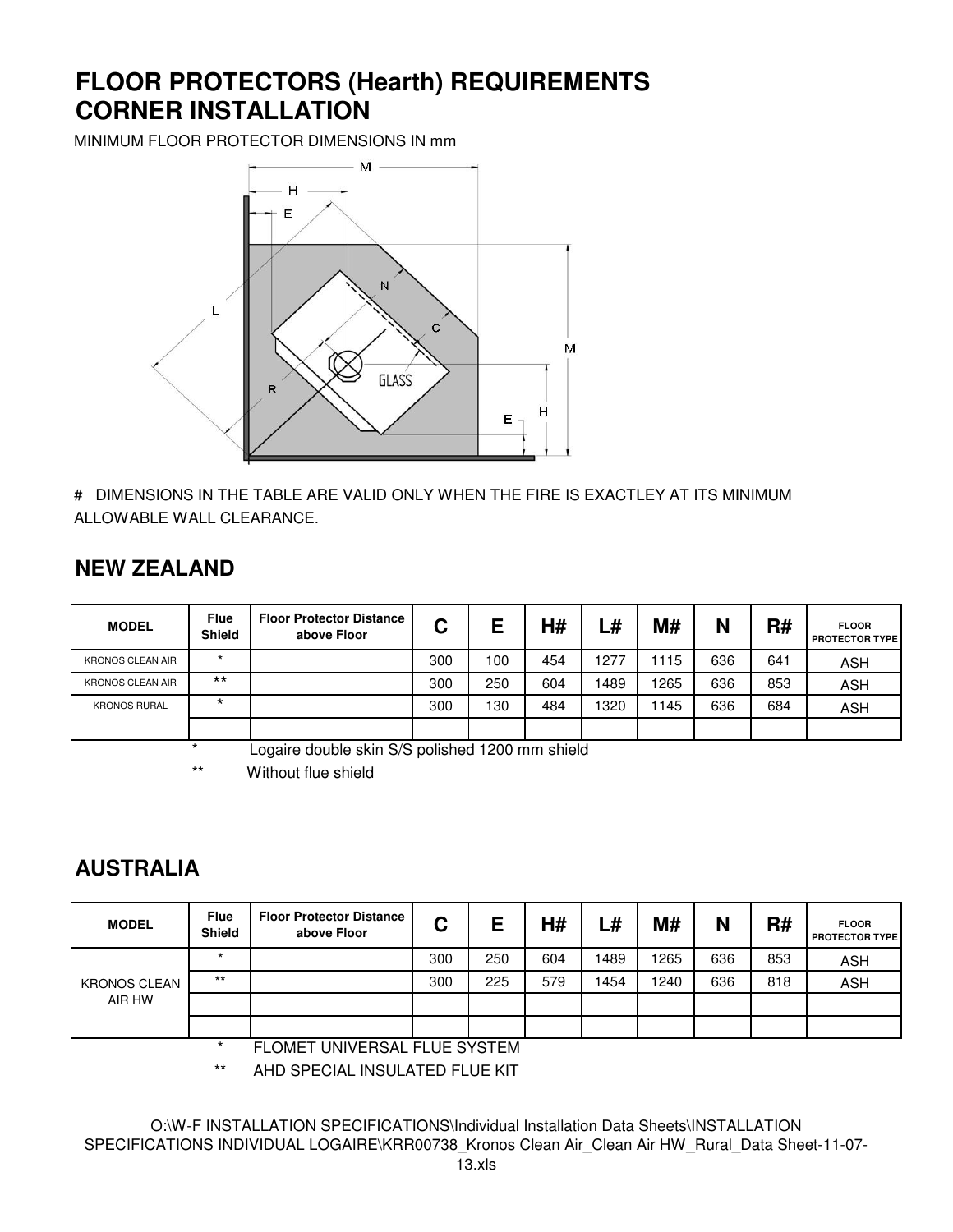## **FREE STANDING FIRE DIMENSIONS**



| <b>MODEL</b> | D4  | פם<br>دت∙ |     | W   | C-4<br>v. | n.<br>◡▵ | rn.<br>აა | 54  |
|--------------|-----|-----------|-----|-----|-----------|----------|-----------|-----|
| ALL          | 543 | 207       | 741 | 700 | -         | 200      | 120       | 393 |
|              |     |           |     |     |           |          |           |     |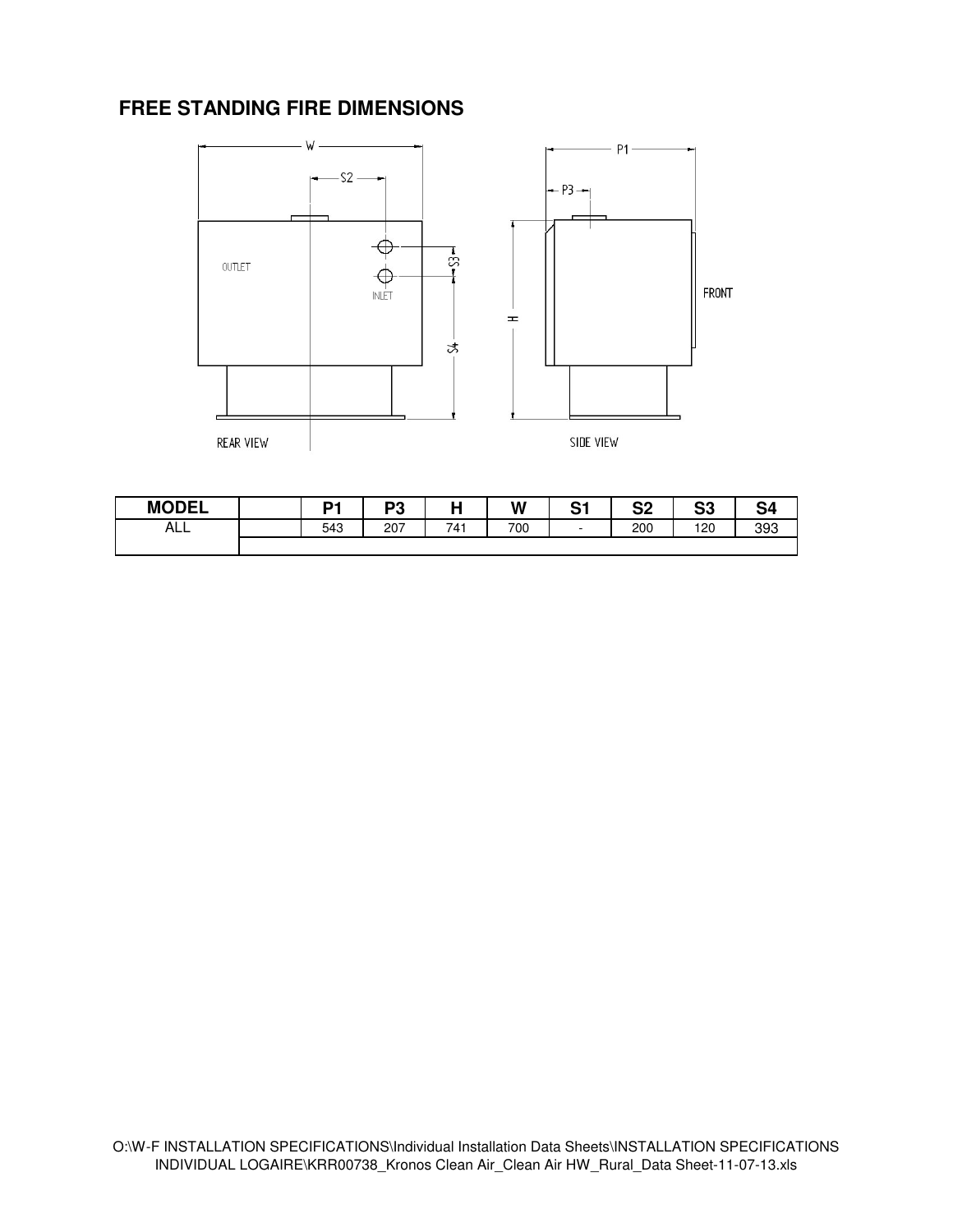

FLUE SYSTEM INSTALLATION 150mm

#### **THIS DIAGRAM IS FOR INSTALLATIONS IN NZ FOR INSTALLATIONS IN AU PLEASE REFER TO SPECIFIC FLUE INSTALLATION INSTRUCTIONS**